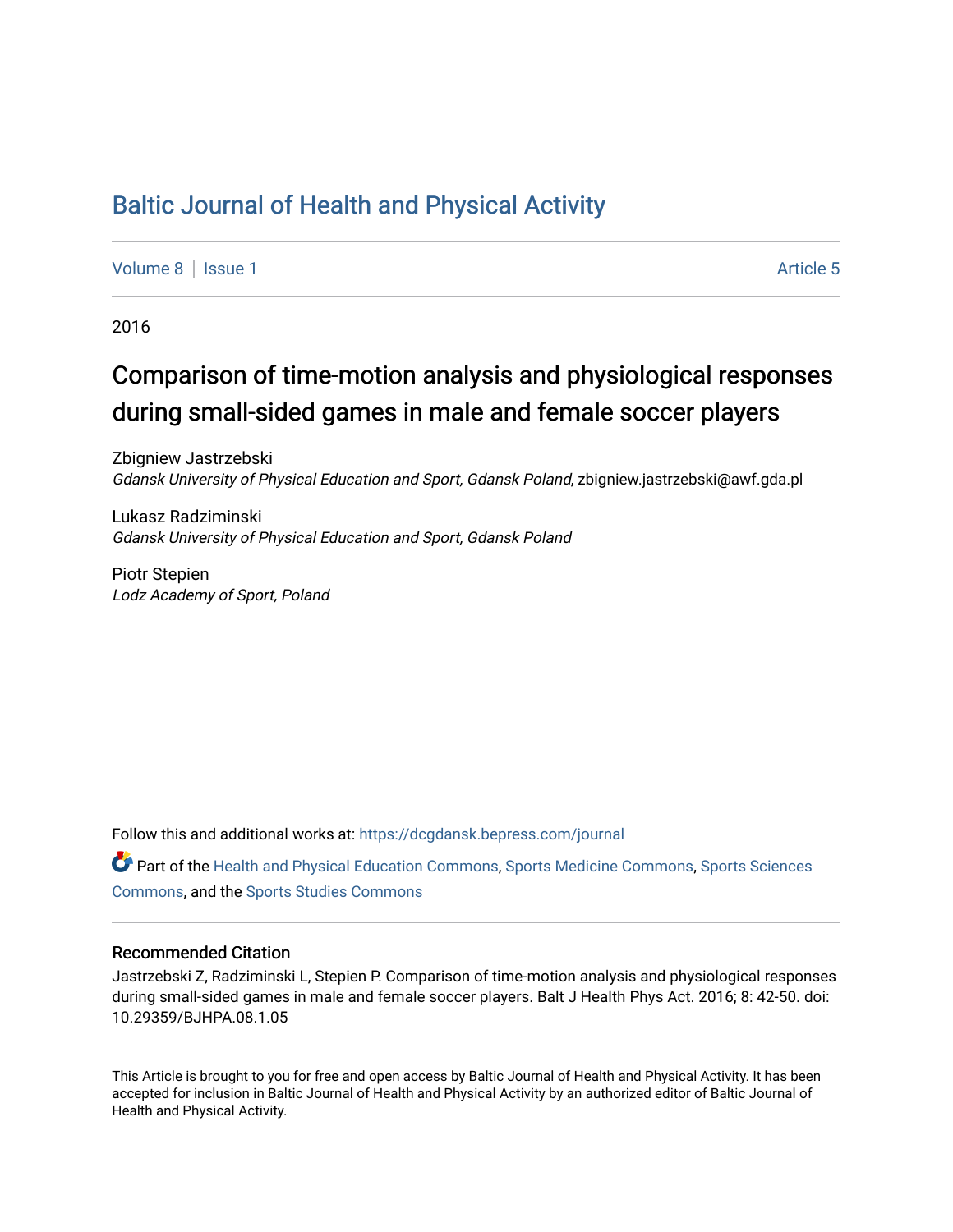### **ORIGINAL**

**Authors' Contribution: A** Study Design

- **B** Data Collection
- **C** Statistical Analysis
- **D** Data Interpretation
- **E** Manuscript Preparation
- **F** Literature Search
- **G** Funds Collection

# **Comparison of time-motion analysis and physiological responses during small-sided games in male and female soccer players**

#### **Zbigniew Jastrzębski1 ADEFG, Łukasz Radzimiński1 BCEF, Piotr Stępień2 BG**

<sup>1</sup> Gdansk University of Physical Education and Sport, Gdansk Poland

2 Lodz Academy of Sport, Poland

| abstract           |                                                                                                                                                                                                                                                                                                                                                                                                                                 |
|--------------------|---------------------------------------------------------------------------------------------------------------------------------------------------------------------------------------------------------------------------------------------------------------------------------------------------------------------------------------------------------------------------------------------------------------------------------|
| <b>Background</b>  | The main purpose of this study was to compare the physiological response and time-motion<br>analysis of male and female soccer players during 4 vs 4 small-sided games.                                                                                                                                                                                                                                                         |
| Material/Methods   | Thirteen adult, professional, male and fifteen female soccer players participated in the stu-<br>dy. Small-sided games (4 vs 4) were performed in an interval format: 4 x 4 min, 2 min of<br>active recovery. The distance covered by the players during small-sided games and heart<br>rate responses were measured.                                                                                                           |
| <b>Results</b>     | The average intensity during the small-sided games was between 89.4 and 90.6% HRmax<br>in male and between 88.9 and 90.2% HRmax in female players. The total distance cove-<br>red by the male soccer players during four bouts of small-sided games was significantly<br>$(p < 0.0009)$ longer. During subsequent games the distance covered by men was 24.7%,<br>24.2%, 25.5%, and 24.6% longer, respectively, than in women. |
| <b>Conclusions</b> | The results of this study show that intensity (% HRmax) during 4 vs 4 small-sided games is<br>similar in male and female soccer players. Both men and women covered a comparable di-<br>stance at a speed below 4 $m \cdot s^{-1}$ . In contrast, the distance covered with a speed exceeding<br>the velocity of 4 m·s <sup>-1</sup> was significantly longer in male soccer players.                                           |
| <b>Key words</b>   | gender differences, time-motion analysis, interval training, soccer training                                                                                                                                                                                                                                                                                                                                                    |

| article details              |                                                                                                                                                                                                                                                                                                                                                                                                                                                                                                                                                                                                                                                                                                                                                                                                      |  |  |  |  |
|------------------------------|------------------------------------------------------------------------------------------------------------------------------------------------------------------------------------------------------------------------------------------------------------------------------------------------------------------------------------------------------------------------------------------------------------------------------------------------------------------------------------------------------------------------------------------------------------------------------------------------------------------------------------------------------------------------------------------------------------------------------------------------------------------------------------------------------|--|--|--|--|
| <b>Article statistics</b>    | Word count: 2,587; Tables: 2; Figures: 1; References: 35<br>Received: October 2015; Accepted: January 2016; Published: March 2016                                                                                                                                                                                                                                                                                                                                                                                                                                                                                                                                                                                                                                                                    |  |  |  |  |
| <b>Full-text PDF:</b>        | http://www.balticsportscience.com                                                                                                                                                                                                                                                                                                                                                                                                                                                                                                                                                                                                                                                                                                                                                                    |  |  |  |  |
| Copyright                    | © Gdansk University of Physical Education and Sport, Poland                                                                                                                                                                                                                                                                                                                                                                                                                                                                                                                                                                                                                                                                                                                                          |  |  |  |  |
| Indexation:                  | AGRO, Celdes, CNKI Scholar (China National Knowledge Infrastructure), CNPIEC, De Gruyter - IBR (International<br>Bibliography of Reviews of Scholarly Literature in the Humanities and Social Sciences), De Gruyter - IBZ<br>(International Bibliography of Periodical Literature in the Humanities and Social Sciences), DOAJ, EBSCO - Central<br>& Eastern European Academic Source, EBSCO - SPORTDiscus, EBSCO Discovery Service, Google Scholar, Index<br>Copernicus, J-Gate, Naviga (Softweco, Primo Central (ExLibris), ProQuest - Family Health, ProQuest - Health &<br>Medical Complete, ProQuest - Illustrata: Health Sciences, ProQuest - Nursing & Allied Health Source, Summon<br>(Serials Solutions/ProQuest, TDOne (TDNet), Ulrich's Periodicals Directory/ulrichsweb, WorldCat (OCLC) |  |  |  |  |
| <b>Funding:</b>              | This research received no specific grant from any funding agency in the public, commercial, or not-for-profit<br>sectors.                                                                                                                                                                                                                                                                                                                                                                                                                                                                                                                                                                                                                                                                            |  |  |  |  |
| <b>Conflict of interest:</b> | Authors have declared that no competing interest exists.                                                                                                                                                                                                                                                                                                                                                                                                                                                                                                                                                                                                                                                                                                                                             |  |  |  |  |
| <b>Corresponding author:</b> | Dr hab. prof. nadzw. Zbigniew Jastrzębski; Gdansk University of Physical Education and Sport, K. Górskiego 1,<br>80-336 Gdańsk, Poland; phone: +48601173768; e-mail: zb.jastrzebski@op.pl                                                                                                                                                                                                                                                                                                                                                                                                                                                                                                                                                                                                            |  |  |  |  |
| <b>Open Access License:</b>  | This is an open access article distributed under the terms of the Creative Commons Attribution-Non-commercial<br>4.0 International (http://creativecommons.org/licenses/by-nc/4.0/), which permits use, distribution, and<br>reproduction in any medium, provided the original work is properly cited, the use is non-commercial and is<br>otherwise in compliance with the license.                                                                                                                                                                                                                                                                                                                                                                                                                 |  |  |  |  |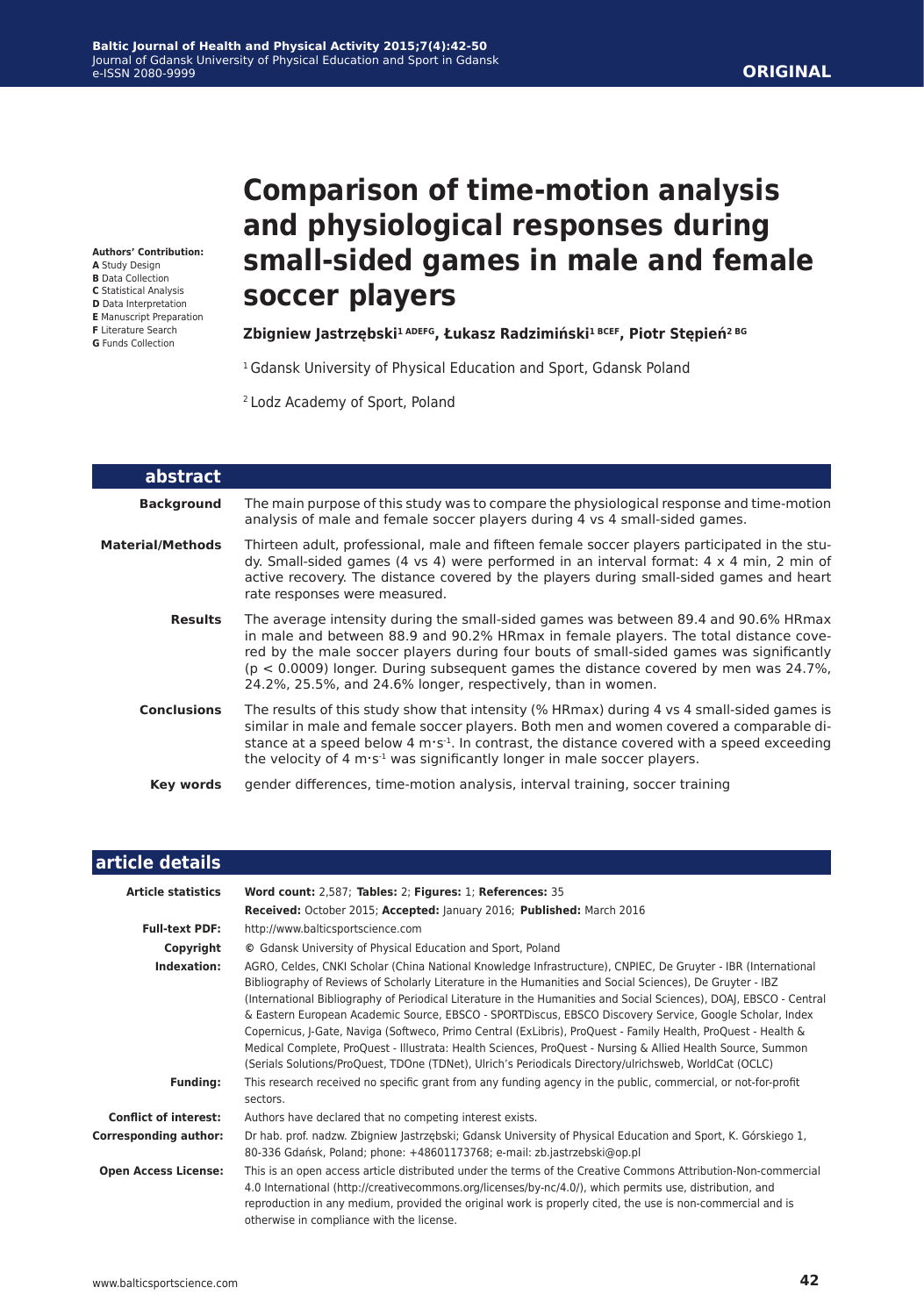## **introduction**

Soccer is one of the most popular sports in the world played by men and women [1]. Therefore, there are many publications investigating the influence of different determinants of the effectiveness of the training process in male and female soccer players. According to Stølen et al. [1], physiological demands (% of maximal heart rate – %HRmax, % of maximal oxygen uptake – % $VO<sub>2</sub>$ max) during a soccer match are similar for both men and women. However, time- -motion analysis indicates that during a 90-minute game female players cover even 30% shorter distance in high-intensity running than male soccer players [2]. Moreover, Mujika et al. [3] stated that men obtain better results in Yo-Yo intermittent recovery test, Level 1 (Yo-YoIR1), countermovement jumps with and without arm swing, 15 m sprint, 15 m agility test and 15 m ball dribbling test. These differences are probably a consequence of greater fat mass, smaller muscle mass and worse efficiency of the cardiovascular system in women. Therefore, the question whether training loads applied to female soccer players are smaller than in male players seems to be interesting. Monitoring the volume and the intensity of the effort is one of the basic tasks enabling evaluation of the effectiveness of the training process. The most popular methods of controlling exercise intensity are heart rate monitoring and time-motion analysis [4, 5]. While HR recording is used relatively often, the analysis of kinematic factors is applied mostly in elite soccer players.

Previously, many studies have shown that the distance covered by male soccer players (excluding goalkeepers) during a 90-minute match is between 9 and 13 kilometers [6, 7, 8]. The number of papers concerning female soccer players is smaller. According to Andersson et al. [9], women perform more running when playing international games compared with domestic league games. However, in both cases the total distance was no longer then 10 km. Similar findings were presented by Krustrup et al. [2], who showed that women cover between 9.7 and 11.3 km (average: 10.3 km) during a soccer match. Moreover, Mohr et al. [10] demonstrated that the total distance covered by female high-level players and top-class players is similar (10.44 km and 10.33 km, respectively). Considering high-intensity runs and sprints, the same authors reported that a significantly longer distance is covered by professional players.

It has been shown that the playing position is not a factor determining the level of aerobic [11] and anaerobic [12] capacity. This may suggest the lack of significant differences in locomotion during a match. However, in our opinion this statement needs to be confirmed by the research involving a larger population of female soccer players.

The currently available diagnostic equipment (GPS devices) used by soccer coaches allows analyzing players' locomotion during a match and training sessions. Most frequently time-motion analysis during training sessions concerns small-sided games. Based on the previous publications, it can be stated that the most popular small-sided games are 4 vs 4 and 5 vs 5. Dellal et al. [13] showed that the distance covered by elite soccer players during 4-minute game is between 598 m and 836 m. Depending on the game rules it may be longer in 5 vs 5 games. [14] There is a lack of publications investigating physiological responses and time-motion analysis in female soccer players. Gabbett i Mulvey [15] demonstrated that movement patterns of small-sided games are similar to demands of national and international competition in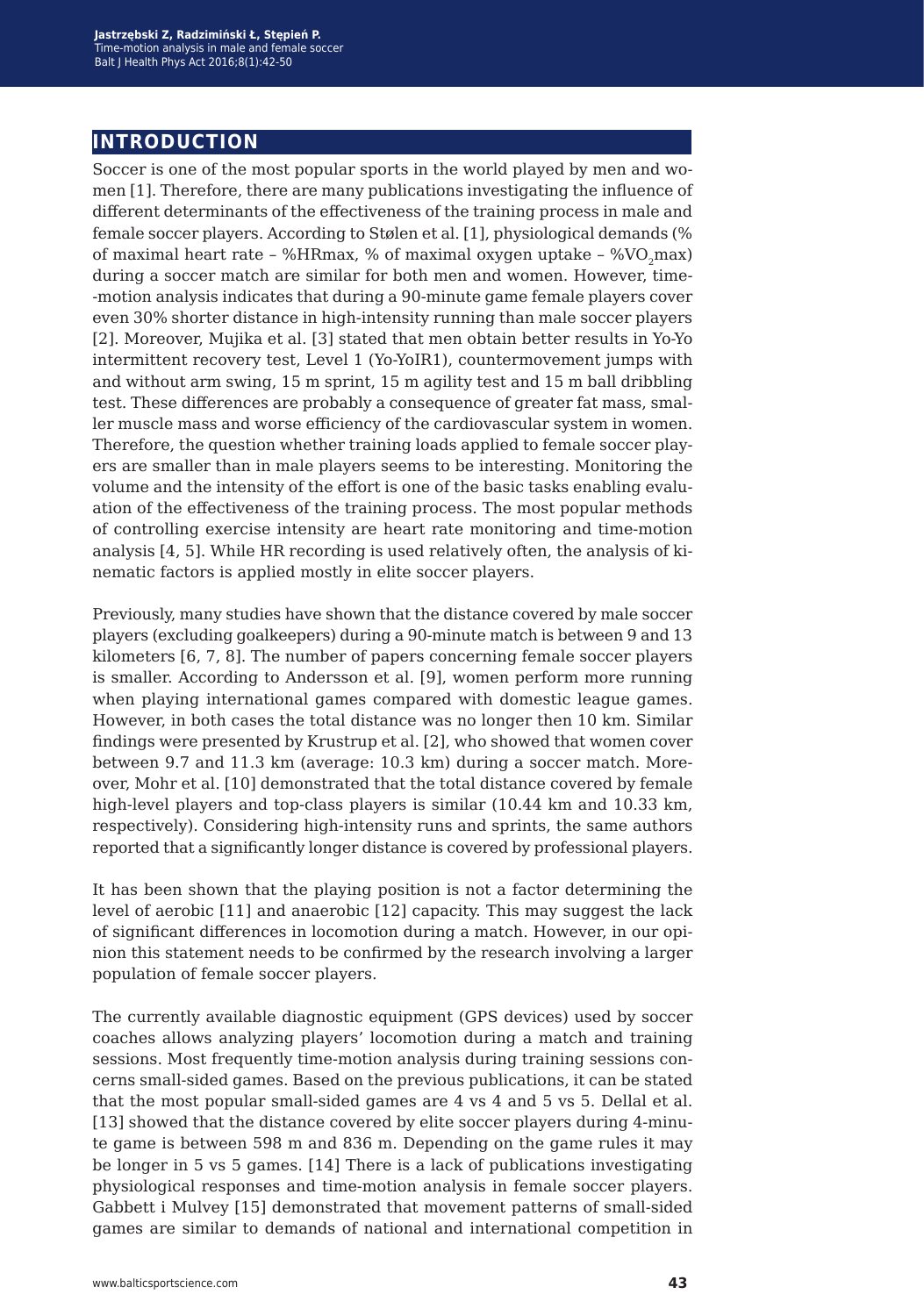elite women soccer players. It was suggested that small-sided games should be supplemented with sport-specific training to stimulate the high-intensity and repeated sprint ability.

Available review papers [16, 17, 18] described the influence of different factors of the intensity of small-sided games. The number of players, the pitch size, coach encouragement, game rules, and the work-rest ratio were analyzed. Comparing the response to small-sided games with reference to sex could be another interesting issue extending the knowledge of soccer-specific interval training. Former publications include only the comparisons of the total distance covered by male and female players during standard matches. Comparing the locomotion of both sexes players with regard to speed zones (e.g. walking, jogging, running, high-intensity running, sprinting) is particularly difficult. The inhomogeneous methodology of dividing speed zones in time-motion analysis does not include the individual potential of male and female soccer players. The majority of analyses involve five or six standard speed zones. Therefore, future research in this area should concentrate on determining individual speed zones of the players.

The purpose of this study was to compare the physiological response and time-motion analysis of male and female soccer players during 4 vs 4 small-sided games. We hypothesized that the total distance and distance covered in high-intensity running will be longer in male soccer players.

## **material and methods**

#### **subjects**

Thirteen adult, professional, male (5 defenders, 5 midfielders, 3 strikers; mean  $\pm$ SD: age, 26.8  $\pm$ 6.1 y; height, 180.3  $\pm$ 5.8 cm; body mass, 76.7  $\pm$ 5.9 kg, HRmax  $= 186.8 \pm 8.4$  b·min<sup>-1</sup>), and fifteen female (6 defenders, 6 midfielders, 3 strikers; age, 22.5  $\pm$ 3.5 y; height, 167.4  $\pm$ 7.1 cm; body mass, 59.9  $\pm$ 6.3 kg, HRmax  $= 192.4 \pm 9.9$  b·min<sup>-1</sup>) soccer players took part in the study. Both, male and female players were members of the teams from the same league level (first league). All the subjects had their current sportsmen medical cards. Their typical weekly training included 5-8 training sessions and one league game. The study was approved by the Ethical Committee of the Local Medical Chamber.

#### **study design**

The subjects participated in 4 vs. 4 games with goalkeepers which were played on a 40 x 30 m pitch. Despite what Zubillaga et al. [19] stated that the playing area per player during small-sided games in women soccer players should not exceed 110  $m<sup>2</sup>$ , we decided to use the pitch of a relative size of 120 m2/player, which is in line with other authors [20]. According to previous publications [21], small-sided games were performed in an interval format: 4 x 4 min with 2 min of active recovery.

No modifications or limits regarding rules (e.g., the number of contacts with a ball) were applied. During each game, the coaches actively motivated the players to increase their effectiveness [22]. When the ball went out of the playing area, assisting coaches supported the players with another ball to avoid game breaks. All the games were played on a natural pitch in similar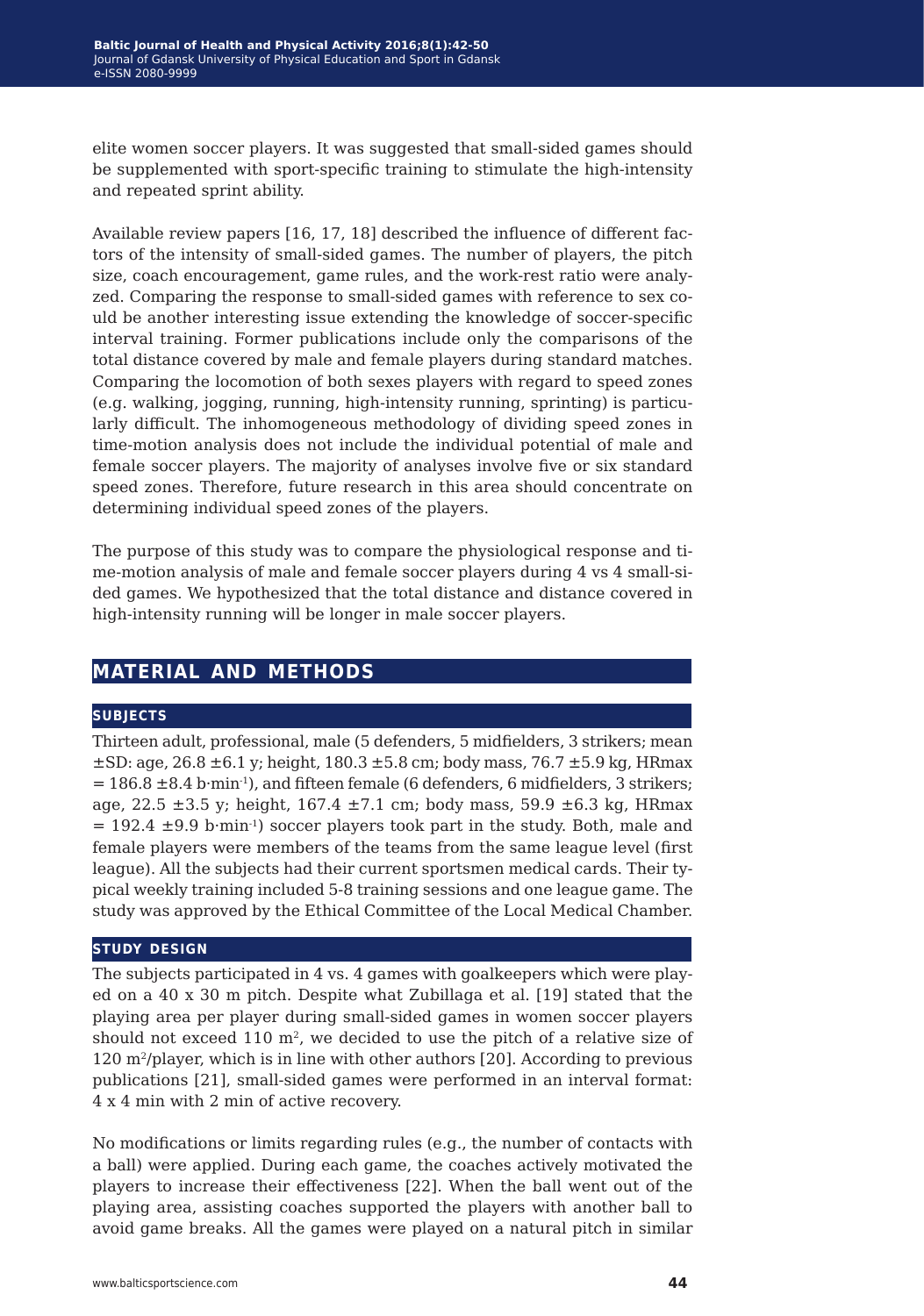atmospheric conditions (i.e., wind  $\lt 1$  m·s<sup>-1</sup>, temperature of 15-18°C, 40-55% humidity, and atmospheric pressure of 1004-1012 hPa). Before the games, the players performed a 10-minute warm-up followed by dynamic exercises with balls. The physical demands (GPS) and physiological responses (Heart Rate – HR) of male and female soccer players during 4 vs. 4 small-sided games were compared.

#### **methodology**

The distance covered by the players during small-sided games was measured using previously validated [23, 24] portable GPS devices (minimaxX version 4.0, Catapult Innovations, Melbourne, Australia) with a frequency of 10 Hz and analyzed using appropriate software (Catapult Sprint 5.0, Catapult Innovations, 2010). During the games, the players wore vests with GPS units placed on the upper back. As recommended, the GPS devices were activated 15 min before starting the training session.

Values for the distance covered during sprinting  $(> 7 \text{ m} \cdot \text{s}^{-1})$ , high speed running  $(5.5 - 7 \text{ m} \cdot \text{s}^{-1})$ , running  $(4 - 5.5 \text{ m} \cdot \text{s}^{-1})$ , jogging  $(2 - 4 \text{ m} \cdot \text{s}^{-1})$ , standing and walking  $(0 - 2 \text{ m} \cdot \text{s}^{-1})$ , and the total distance were measured. These speed zones were previously described by Rampinini et al. [25].

The heart rate responses were recorded in 5-s intervals using telemetry devices (Polar Team Sport System; Polar Electro OY, Kempele, Finland). The highest HR value observed during the small-sided games was considered as the maximal heart rate (HRmax).

#### **statistical analyses**

All the results are presented as the mean ±SD. All the data sets were assessed using the Shapiro-Wilk test for normal distributions. A t-test for independent variables was used to evaluate the differences between the two sexes. The Wilcoxon signed ranks test was conducted when the normality of the data distribution was disturbed. Levene's test was used to evaluate the homogeneity of variances. Repeated-measures ANOVA was applied to assess the differences between the bouts. All statistical analyses were performed using the Statsoft, Inc. STATISTICA version 9.0 software (Statsoft, Tulsa, OK). The level of significance was set at  $p < 0.05$ .

## **results**

The intensity during the small-sided games was between 89.4 and 90.6% HRmax in male and between 88.9% and 90.2% HRmax in female players (Fig. 1). The total distance covered by the male soccer players during four bouts of small-sided games was significantly (p < 0.0009) longer. Similar differences were noted in running ( $p < 0.0000$ ) and high-speed running ( $p < 0.0001$ ). Female players did not reach the speed considered as sprint. The average distance covered by male players in sprinting was very low  $(0.5 \pm 1.66 \text{ m})$ (Tab. 1). During subsequent games the distance covered by men was 24.7%, 24.2%, 25.5%, and 24.6% longer respectively than in women (Fig. 2).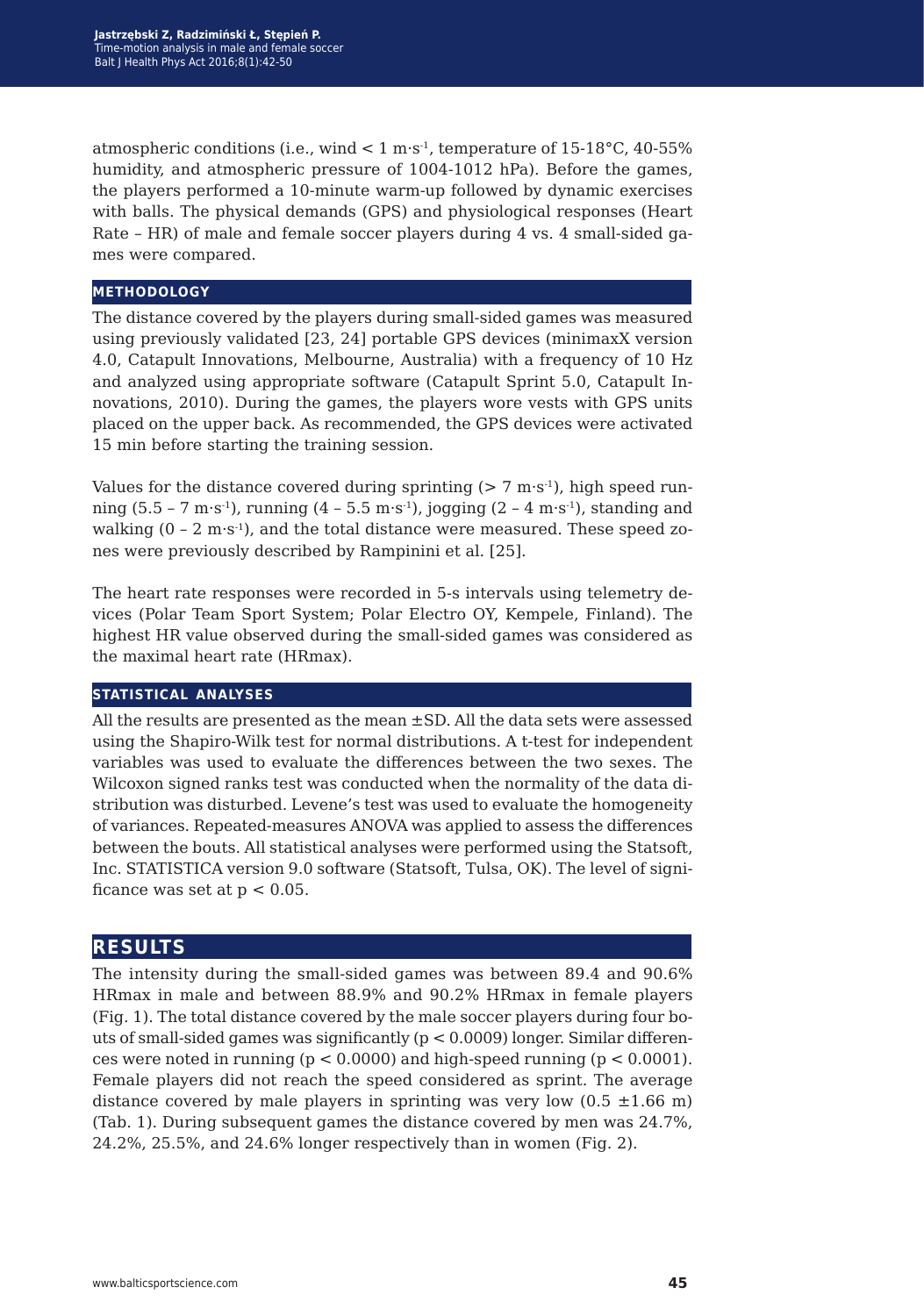Table 1. Total distance covered in each speed zone by male and female soccer players during applied small-sided games

|            | Standing<br>walking | Jogging           | Running            | High-speed<br>running | Sprint         | Total                |
|------------|---------------------|-------------------|--------------------|-----------------------|----------------|----------------------|
| Female [m] | 735.7 ±84.49        | $1103.5 + 283.45$ | $123.1 \pm 56.42$  | $5.3 \pm 7.62$        |                | $1967.5 + 225.81$    |
| Male [m]   | $722.7 \pm 85.17$   | $1244.4 + 240.74$ | $294.9 \pm 71.44*$ | $37.2 + 22.64*$       | $0.5 \pm 1.66$ | $2299.7 \pm 188.23*$ |
| p          | 0.71                | 0.16              | 0.00               | 0.00                  |                | 0.00                 |
|            | $-0.37$             | 1.45              | 7.23               | 5.27                  |                | 4.26                 |
| df         | 26                  | 26                | 26                 | 26                    |                | 26                   |

 $*$ Significant differences between male and female players at  $p < 0.001$ 







Fig. 2. Total distance covered by female and male soccer players during each applied small-sided games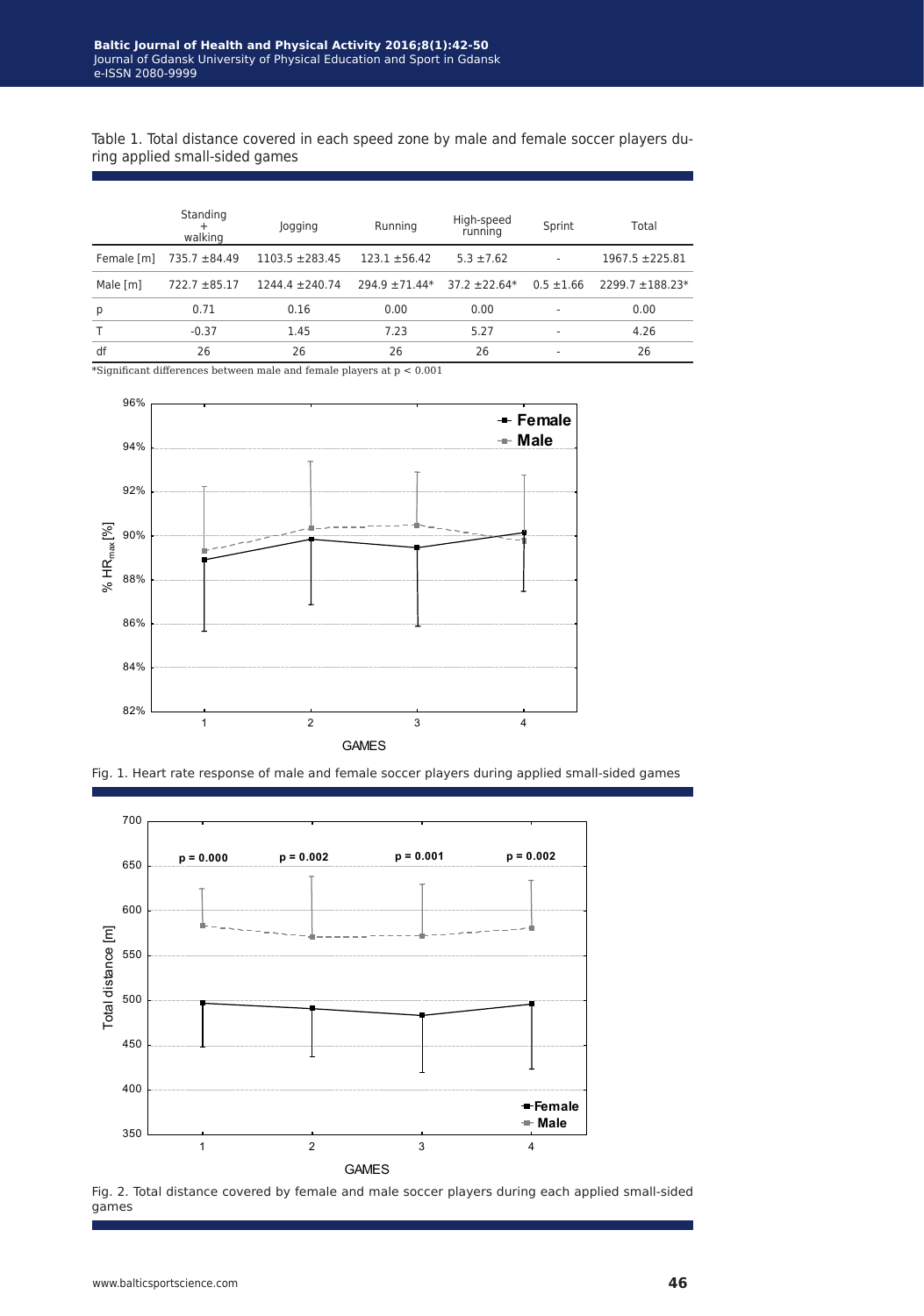## **discussion**

The main purpose of our research was to indicate the differences in physiological responses and time-motion analysis in male and female soccer players during 4 vs 4 small-sided games. Two groups representing the same competition level preformed equal training sessions involving 4 x 4 minutes of small- -sided games. The results of this study demonstrate that intensity during those games was similar and did not differ significantly between the sexes. However, the significant differences were found when comparing the locomotion factors. Although the distance covered in standing + walking and jogging was very close, the significantly higher values of the distance covered in running  $(4 - 5.5 \text{ m} \cdot \text{s}^1)$  and high-intensity running  $(5.5 - 7 \text{ m} \cdot \text{s}^1)$  were observed in male soccer players. Moreover, women did not reach the speed values considered as sprinting, while the mean sprint distance in men was only  $0.5 \pm 1.66$  m.

In our research the intensity of the game in male soccer players was between 89 – 91% HRmax. These results are in line with previous research [16, 17, 18]. This value of % HRmax is commonly considered as effective in developing aerobic and anaerobic capacity of soccer players [26, 27]. The physiological response in female players was very similar. Unfortunately, the lack of publications considering the HR response of female soccer players to small-sided games precludes comparing our results to other female groups.

Hodson et al. [28] in their study applied 5 vs 5 small-sided games (including goalkeepers, 4 x 4 min, pitch: 40 x 30 m). The total distance covered during 4 games was 1941 m. This value is lower than achieved by female (1968 m) and male (2300 m) players in our research. However, Hodson et al. [28] tested university-level soccer players who were performing only two training sessions per week and one competition match per week. Interestingly, university-level soccer players covered a longer distance in sprinting (11 m) than our players. This may be caused by a different division of the speed zones. In our study sprint was defined as running at speed  $> 7 \text{ m} \cdot \text{s}^{-1}$ , while in Hodson's et al. study sprint threshold was set at  $6.7 \text{ m} \cdot \text{s}^{-1}$ . These results confirm the need of an individual division of the speed zones in time-motion analysis in soccer.

The total distance covered during small-sided games and the distance covered in running and high-intensity running may be determinated by the level of the maximal oxygen uptake  $(VO<sub>2</sub>max)$ . Many researchers suggest that VO<sub>2</sub>max ranges between 58-65 ml·kg<sup>-1</sup>·min<sup>-1</sup> [29, 30], and sometimes reaches 70 ml·kg<sup>-1</sup>·min<sup>-1</sup> [31]. Available data indicate that  $VO<sub>2</sub>$ max in female soccer players is dependent on the training period, the level of competition, and the playing position and the range between 45 ml·kg<sup>-1</sup>·min<sup>-1</sup> and 55 ml·kg<sup>-1</sup>·min<sup>-1</sup> [1, 11, 32].

Lower aerobic potential in women may be one of the factors determining the total distance covered during small-sided games. Our research suggests that this value is 25% lower when compared with men. An interesting comparison of locomotion between sexes was made by Bradley et al. [33]. These authors analyzed the locomotion of female soccer players who participated in UEFA Champions League. They found that both men and women cover a similar distance during a soccer match with a speed of 0–12 km·h-1 and 12–15 km·h-1. However, the distance covered with a speed above 18 km·h<sup>-1</sup> ( $> 5$  m·s<sup>-1</sup>) was significantly ( $p < 0.01$ ) longer in male soccer players.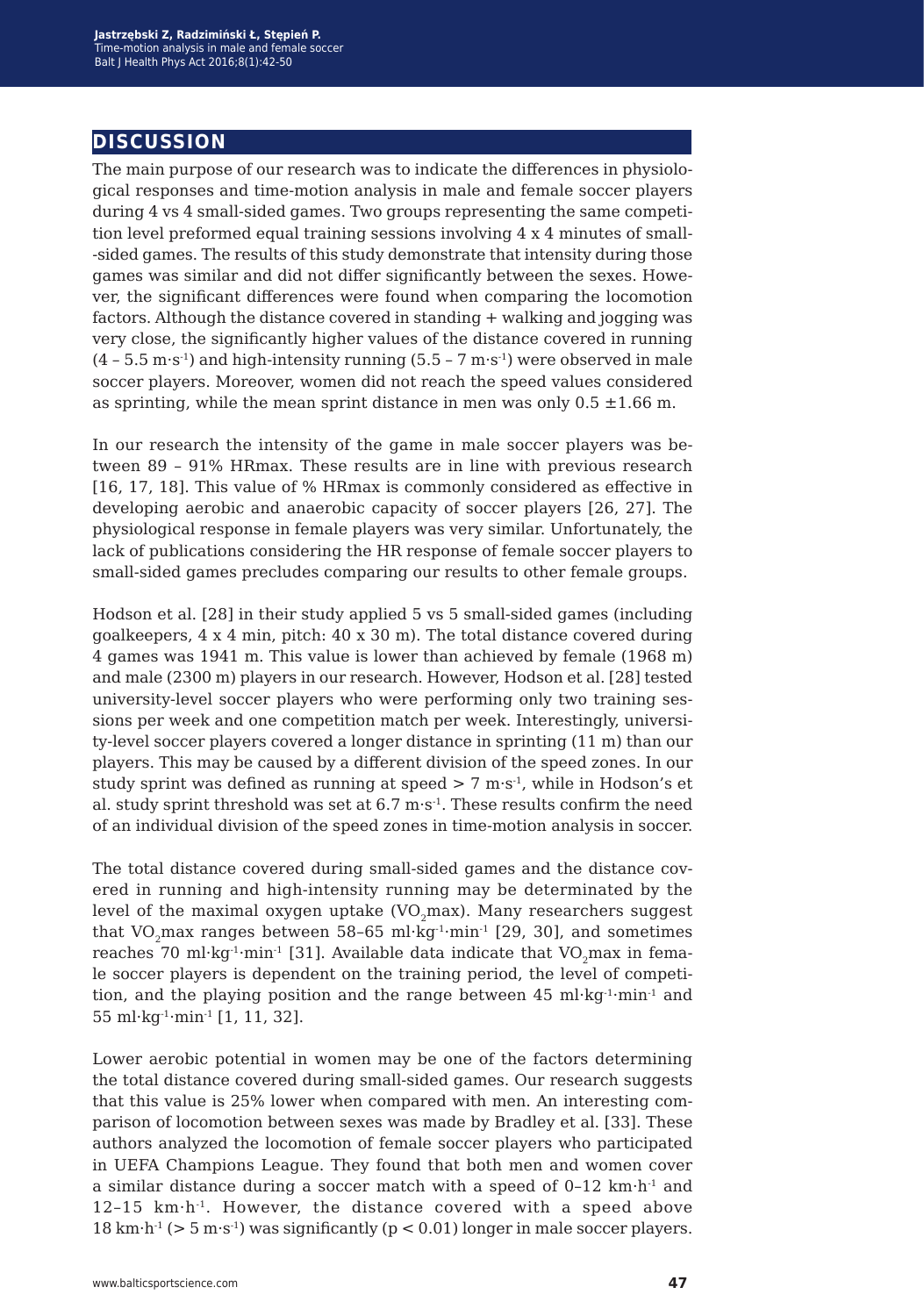These results registered during a 90-minute soccer match are in compliance with our findings in small-sided games. There were no significant differences between sexes in two lowest speed zones; standing, walking  $(0-2 \text{ m} \cdot \text{s}^{-1})$  and jogging (0–4 m·s-1). Substantial differences were noted between men and women in running  $4-5.5 \text{ m}\cdot\text{s}^{-1}$  (14.4-19.8 km $\cdot\text{h}^{-1}$ ) and high speed running 5.5-7 m $\cdot\text{s}^{-1}$  $(19.8-25.2 \text{ km} \cdot \text{h}^{-1})$ , where male soccer players covered a longer distance than females. This probably resulted rather from greater physical aerobic and anaerobic capacity than by the level of soccer-specific technical skills, because both groups represented the same competition level.

According to applied speed zones division, there were no sprints performed by women in small-sided games. The distance covered with this speed by male players was less than 1%. Such low values are probably the effect of a small pitch area (40 x 30 m) or setting too high a speed threshold for sprints. Buchheit et al. [34] reported that players over 18 years old achieve their maximal running speed between 20 and 40 metres of the sprint. It is very difficult to perform such a long run on a pitch of 40 x 30 m in size. Therefore, both men and women were unable to reach the speed of  $7 \text{ m} \cdot \text{s}^{-1}$ . In our opinion the sprint threshold of  $7 \text{ m} \cdot \text{s}^{-1}$  is too high for female soccer players. Vescovi [35] demonstrated that elite women soccer players during a soccer match playing on a full-size pitch cover only 1.1% of the distance with the speed exceeding  $25 \text{ km} \cdot \text{h}^{-1}$  (6.94 m $\cdot$ s<sup>-1</sup>). Moreover, the average distance indispensable to reach this velocity was 29 m. Bradley et al. [33] showed that during UEFA Champions League games the mean distance covered by female soccer players in sprinting ( $> 25$  km·h<sup>-1</sup>, 6.94 m·s<sup>-1</sup>) was 59 m (0.5% of total distance). The distance covered at this speed zone by males was longer (200m, 2%). All these data strongly confirm the need of individually setting the speed thresholds for sprinting according to the maximal speed of each player [14].

## **conclusions**

The results of this study demonstrate that the physiological response during 4 vs 4 small-sided games is similar in male and female soccer players. During these games both men and women covered a comparable distance at a speed below 4 m·s-1. In contrast, the distance covered with speed exceeding velocity of 4 m·s-1 was significantly longer in male soccer players.

## **practical applications**

Comparing the physiological responses of male and female soccer players during small-sided games is an interesting issue, which may be useful in planning training programs for soccer according to sex. To our knowledge, this is the first paper comparing the physiological responses and time-motion analysis of male and female soccer players during 4 vs 4 small-sided games.

Presented in our study differences in locomotion of male and female soccer players indicate that during 4-minute small-sided game male players cover 25% longer distance than females. Most of the disparities concerned running at high-intensity.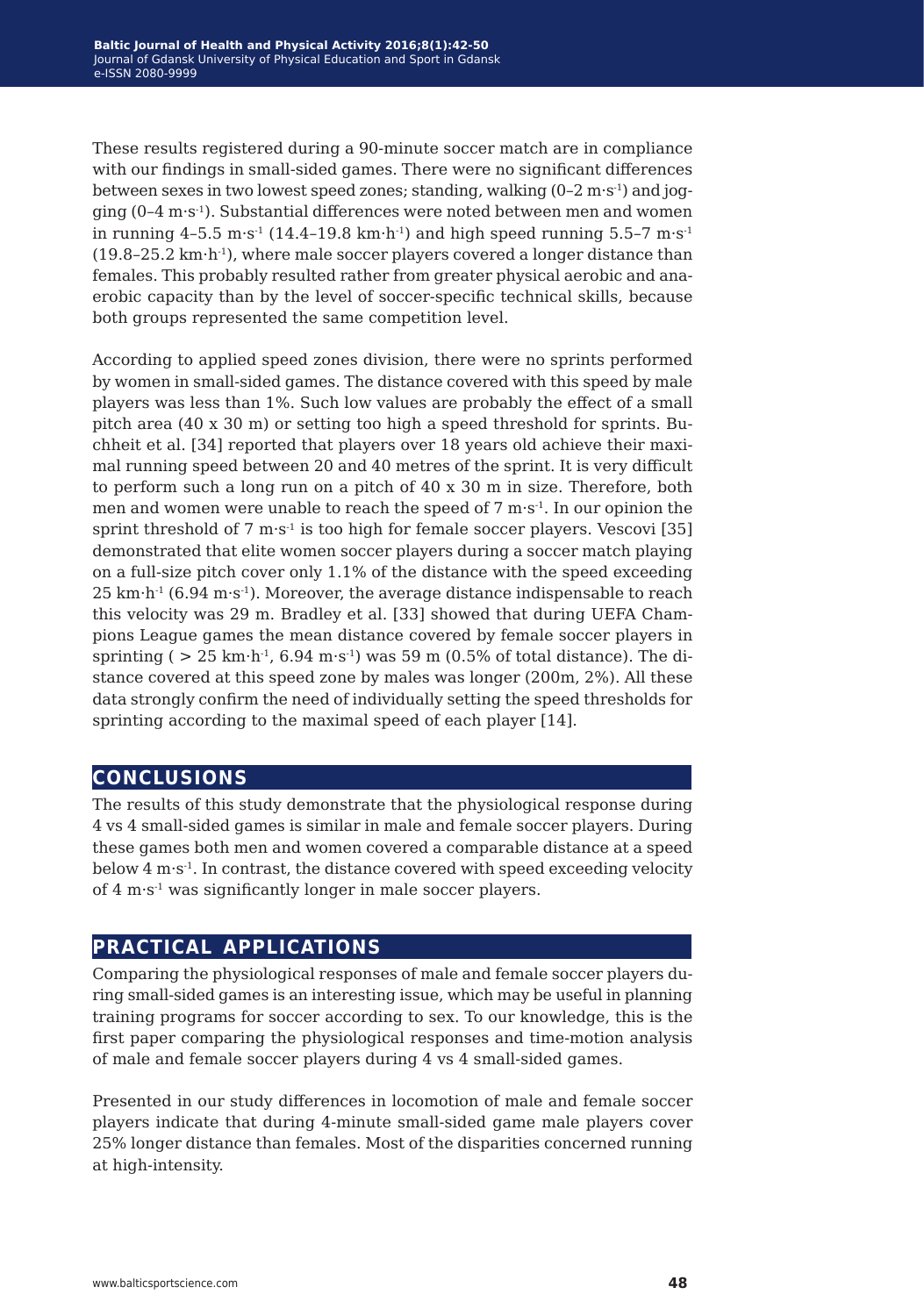#### **references**

- [1] Stølen T, Chamari K, Castagna C, and Wisløff U. Physiology of Soccer An Update, Sports Med. 2005;35(6):501-536.
- [2] Krustrup P, Mohr M, Ellingsgaard H, Bangsbo J. Physical demands during an elite female soccer game: importance of training status. Med Sci Sports Exerc. 2005;37(7):1242-1248.
- [3] Mujika I, Santisteban J, Impellizzeri FM, Castagna C. Fitness determinants of success men's and women's football. J Sports Sci. 2009;27(2):107-114.
- [4] Achten J, Jeukendrup AE. Heart rate monitoring. Applications and limitations. Sports Med. 2003;33(7):517-538.
- [5] Carling C, Bloomfield J, Nelsen L, Reilly T. The role of motion analysis in elite soccer: contemporary performance measurement techniques and work rate data. Sports Med. 2008;38(10):839-862.
- [6] Di Salvo V, Baron R, Tschan H, Calderon Montero FJ, Bachl N, Pigozzi F. Performance characteristics according to playing position in elite soccer. Int J Sports Med. 2007;28:222-227.
- [7] Bradley PS, Sheldon W, Wooster B, Olsen P, Boanas P, Krustrup P. High-intensity running in English FA Premier League soccer matches. J Sports Sci. 2009;27(2):159-168.
- [8] Mohr M, Krustrup P, Bangsbo J. Match performance of high-standard soccer players with special reference to development of fatigue. J Sports Sci. 2003;21:519-528.
- [9] Andersson HA, Randers MB, Heiner-Moller A, Krustrup P, Mohr M. Elite female soccer players perform more high-intensity running when playing in international games compared with domestic league games. J Strength Cond Res. 2010;24(4):912-919.
- [10] Mohr M, Krustrup P, Andersson H, Kirkendal D, Bangsbo J. Match activities of elite women soccer players at different performance levels. J Strength Cond Res. 2008;22(2):341-349.
- [11] Ingebrigtsen J, Dillern T, Shalafi SAI. Aerobic capacities and anthropometric characteristics of elite female soccer players. J Strength Cond Res. 2011;25(12):3352-3357.
- [12] Nikolaidis PT. Physical fitness in female soccer players by player position: a focus on anaerobic power. Hum Mov. 2014;15(2):74-79.
- [13] Dellal A, Lago-Penas C, Wong DP, Chamari K. Effect of the number of ball contacts within bouts of 4 vs. 4 small-sided soccer games. Int J Sports Physiol Perf. 2011;6:322-333.
- [14] Jastrzębski Z, Radzimiński Ł. Individual vs general time-motion analysis and physiological response in 4 vs 4 and 5 vs 5 small-sided soccer games. Int J Perf Analysis in Sport. 2015;15:397-410.
- [15] Gabett TJ, Mulvey MJ. Time-motion analysis of small-sided training games and competition in elite women soccer players. J Strength Cond Res. 2008;22:543-553.
- [16] Aguiar M, Botelho G, Lago C, Macas V, Sampaio J. A review on the effects of soccer small-sided games. J Hum Kin. 2012;33:103-113.
- [17] Clemente F, Couceiro MS, Martins FML, Mendes R. The usefulness of small-sided games on soccer training. J Phys Ed Sport. 2012;12(1):93-102.
- [18] Hill-Haas SV, Dawson B, Impellizzeri FM, Coutts AJ. Physiology of small-sided games training in football. Sports Med. 2011;41:199-220.
- [19] Zubillaga A, Gabbett TJ, Fradua L, Ruiz-Ruiz C, Caro O, Ervilla R. Influence of ball position on playing space in Spanish elite women's football match-play. Int J Sports Sci Coach. 2013;8(4):713-722.
- [20] Kelly D, Drust B. The effect of pitch dimensions on heart rate responses and technical demands of small-sided soccer games in elite players. J Sci Med Sport. 2009;12(4):475-479.
- [21] Impellizzeri F, Marcora S, Castagna C, Reilly T, Sassi A, Iaia FM, Rampinini E. Physiological and performance effects of generic versus specific aerobic training in soccer players. Int J Sports Med. 2006;27:483-492.
- [22] Rampinini E, Impellizzeri FM, Castagna C, Abt G, Chamari K, Sassi A, Marcora SM. Factors influencing physiological responses to small-sided soccer games. J Sports Sci. 2007;25:659-666.
- [23] Castellano J, Casamichana D, Calleja-Gonzalez J, San Roman J, Ostojic SM. Reliability and accuracy of 10 Hz GPS devices for short-distance exercise. J Sports Sci Med. 2011;10: 233-234.
- [24] Varley MC, Fairweather IH, Aughey RJ. Validity and reliability of GPS for measuring instantaneous velocity during acceleration, deceleration, and constant motion. J Sports Sci. 2012;30(2):121-127.
- [25] Rampinini E, Coutts AJ, Castagna C, Sassi R, Impellizzeri FM. Variation in top level soccer match performance. Int J Sports Med. 2007;28:1018-24.
- [26] Ferrari Bravo D, Impellizzeri FM, Rampinini E, Castagna C, Bishop D, Wisloff U. Sprint vs. Interval Training in Football. Int J Sports Med. 2008;29(8):668-674.
- [27] Radzimiński Ł, Rompa P, Barnat W, Dargiewicz R, Jastrzębski Z. A comparison of the physiological and technical effects of high-intensity running and small-sided games in young soccer players. Int J Sports Sci Coach. 2013;8(3):455-465.
- [28] Hodson C, Akenhead R, Thomas K. Time-motion analysis of acceleration demands of 4v4 small-sided soccer games played on different pitch sizes. Hum Mov Sci. 2014;33:25-32.
- [29] Helgerud J, Engen LC, Wisløff U, Hoff J. Aerobic endurance training improves soccer performance. Med Sci Sports Exerc. 2001;33(11):1925-31.
- [30] Reilly T, Bangsbo J, Franks A. Anthropometric and physiological predispositions for elite soccer. J Sports Sci. 2000;18:669-683.
- [31] Chamari K, Hachana Y, Kaouech F, Jeddi R, Moussa-Chamari I, Wisløff U. Endurance training and testing with the ball in young elite soccer players. Br J Sports Med. 2005;39:24-28.